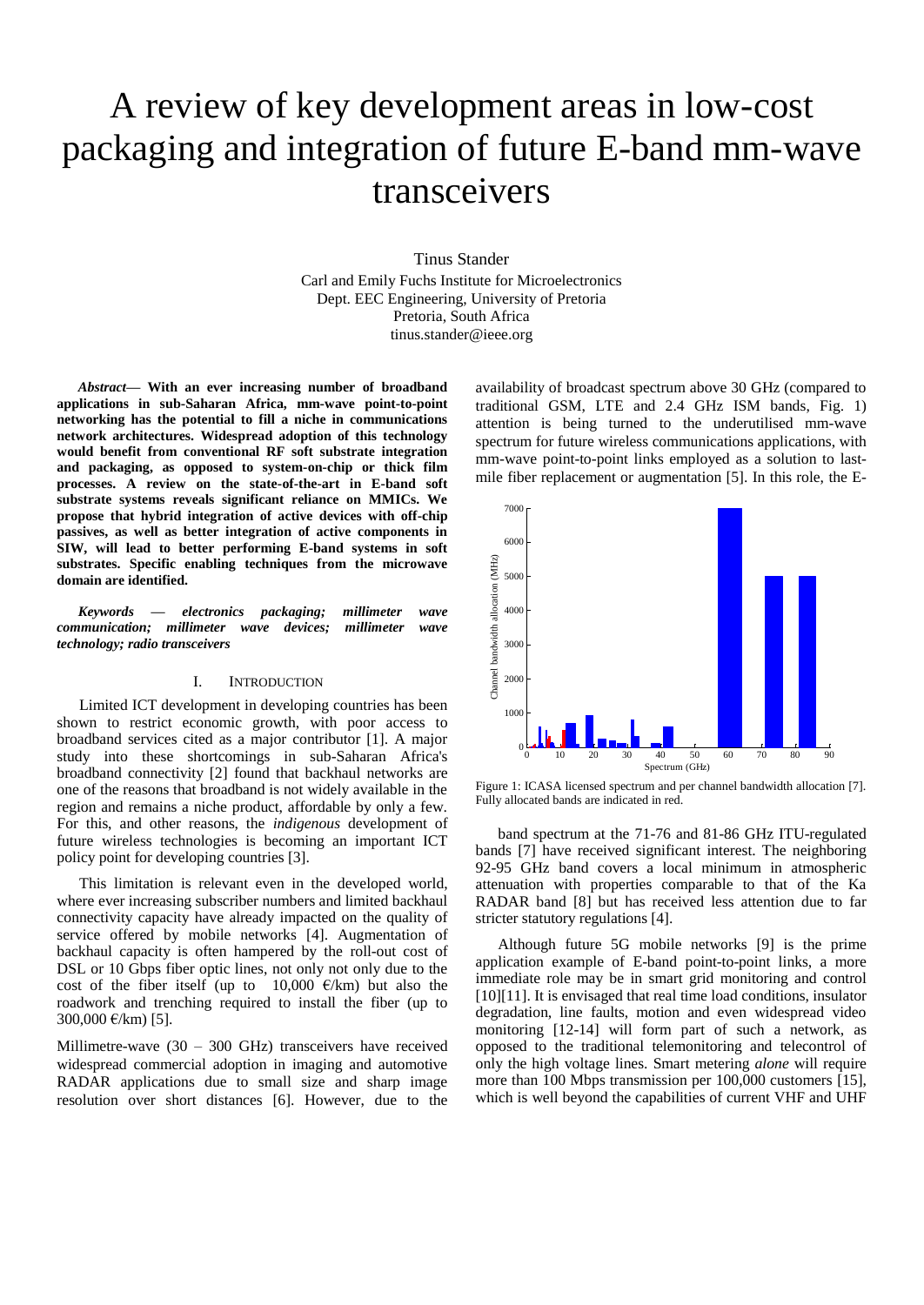radio links [16], conventional power line communications (2 – 3 Mbps) or other radio standards such as WiMAX (75 Mbps), whilst pushing the capabilities of 100 Mbps broadband power line communications [17] and (expensive to lease) LTE networks [13].

Although there are numerous areas in which further development is needed to make these systems more costeffective (both to develop and to produce), this paper will focus on system integration. The state-of-the-art in E-band transceiver system integration is reviewed Section II, where two key areas of further system integration development are defined. Hybrid system integration in soft substrates is then discussed in Section III, with Section IV covering integration of active devices in substrate integrated waveguide (SIW) in Eband.

## II. A REVIEW OF E-BAND SYSTEM INTEGRATION APPROACHES

The most compact solution to E-band transceivers is to market them as full systems-on-chip (SoC), as has been demonstrated in 100nm GaAs [18-20], 40nm GaN [21][22], 40nm CMOS [23] and 130nm SiGe BiCMOS [24][25] technologies. Though compact and efficient, the non-recurring cost associated with SoC does not make it a feasible option for low volume production or in development environments with limited prototyping resources. Another significant drawback to complete on-chip system integration is the high losses and low self-resonant frequencies of the passive circuitry surrounding the active transistors on the semiconductor die [26] at mmwave frequencies, an effect exacerbated by nearfield interaction between the on-chip passive and the host substrate after mounting [27]. Typical unloaded quality factors (Qfactors) for on-chip resonators at E-band frequencies have been demonstrated only up to 83 [28] for compound transmission line resonators, 43 for shielded transmission line resonators [29], 25 for single transmission line resonators [30] and below 15 for LC tank resonators [31]. This compares poorly with achievable unloaded Q-factors at mm-wave frequencies of over 200 in SIW [32], over 3,000 for ceramic dielectric resonators [30] and Q-factors in excess of 75,000 for machined waveguide resonators [33].

E-band system integration with off-the-shelf components traditionally makes use of pre-packaged components in WR-12 rectangular waveguide [34][35]. The majority of commercial systems [36][37] and subsystems [38][35][39] are also marketed as WR-12 integrated waveguide assemblies. There are, however, numerous mm-wave transceiver applications where waveguide system integration is not feasible due to size, weight or cost constraints [40] and if mm-wave transceivers are to be rolled out in large quantities, they need to be integrated in a compact fashion and produced at low cost without sacrificing performance [41]. This dominance of waveguide packaging contrasts with microwave systems [42-44] where board level integration is commonplace for a wide variety of systems.

In recognition of a this new need for accessible board level E-band system packaging, more suppliers are moving towards supplying active components (amplifiers, mixers, voltage controlled oscillators (VCOs) and others) as off-the-shelf

components ([45-48]) for multi-chip module systems [49]. Since standard QFN-type surface mount technology (SMT) packaging has a feasible upper limit of 45 GHz [50], these offthe-shelf components are usually supplied as bare dies suitable for flip-chip bonding at mm-wave frequencies [51][52]. More experimental packaging technologies such as waveguide apertures, micro-coax and through-wafer vias have also been proposed [50] but not yet commercially adopted. With the availability of commercial RF substrates that perform well at E-band and W-band frequencies [32], it should come as no surprise that board-level E-band transceiver developments are performing amicably [49][41][53][54]. There are, however, still shortcomings in the state-of-the-art, and addressing these shortcomings may lead to improved overall system performances through, amongst others, minimizing interconnect attenuation and reducing the number of on-chip low Q-factor passives.

## *A. Hybrid component integration in soft substrates*

Despite the advantage of having access to low loss packaging and integration media for passives layouts, mmwave multi-chip module development still uses monolithic microwave integrated circuits (MMICs) as components [55] in multi-chip modules (Fig. 2). These devices all rely on extensive transmission line on-chip matching, dividing / combining and other passive networks [56] which may both attenuate significantly (due to the previously noted low Qfactors for passives) and cause unwanted radiation [57]. This loss translates into the degradation of noise figure in E-band low noise amplifiers (LNAs) [58], increase in phase noise of oscillators [59] and reduced efficiency of power amplifiers [31].



Figure 2: Conventional approach to multi-chip module system integration.

In the microwave domain, discrete transistors (commonly GaAs pHEMTs and GaN HEMTs [60]) are readily available off-the-shelf and are often used for custom circuit designs with off-chip passives. Following the microwave model, an alternative system layout method for future E-band transceivers is hybrid packaging of the system's different circuits (Fig. 3), whereby the system integrates on-chip semiconductor components with off-chip passive components (inductors, capacitors, resonators and other transmission line components [61]) that may even form part of the packaging itself [62]. Even though the principle of full-system distributed packaging has only been demonstrated up to 40 GHz [63], this approach is feasible at much higher frequencies given the availability of the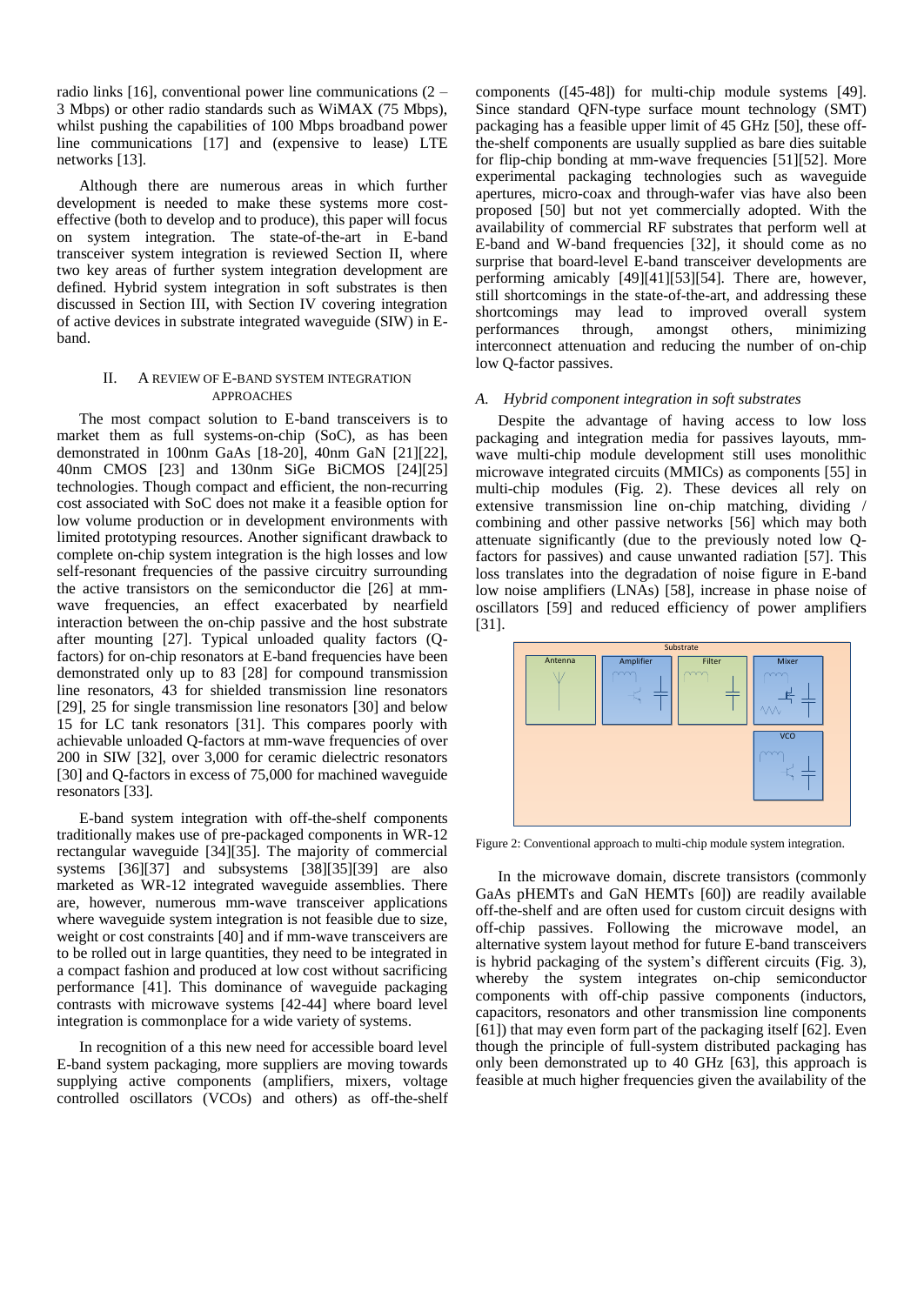necessary interconnects [52] with below 0.3 dB degradation in performance [56].



Figure 3: System integration architecture with off-chip passives and several discrete semiconductor device dies.

An extension on the multi-die configuration in Fig. 3 would be to have all the system's active devices *clustered on a single die* (Figs. 4 and 5) with all the system's passive components distributed around that single die. Typical active components could include discrete lumped transistors for LNA / PA design, but also cross-coupled transistor pairs and varactors for VCOs, diodes for power detection, and other common standard components in custom ICs. Although this configuration would prohibit the application of multiple semiconductor technologies (eg. InP for LNAs and GaN for PAs) in the same system, it would allow for more compact system integration, fewer onchip / off-chip interconnects, and provide a single point of power regulation.



Figure 4: System integration with a single common die and passives distributed around the die



Figure 5: Single die, multi-device chip, manufactured in IBM 8HP 130nm SiGe BiCMOS. Die carries multiple filters, switched delay lines, single transistor for off-chip matched LNA, an oscillator core and a voltage regulator.

## III. SOFT SUBSTRATE INTEGRATED WAVEGUIDE SYSTEMS

Substrate integrated waveguide (SIW, Figs. 6 and 7) has been successfully used for integrating E-band passive devices such as antennas and feed networks [64] filters [32] directional couplers [65] and even for partial system integration [41] in conventional RF soft substrates (as well as liquid crystal polymers [66] and low-temperature co-fired ceramics [67], though at higher cost). A significant shortcoming in the stateof-the-art in SIW system integration is connecting active components into the SIW RF path (as is easily done with planar RF transmission media such as coplanar waveguide or microstrip). The conventional approach is to transition from SIW to a planar medium with an exposed signal conductor, such as coplanar waveguide (CPW) [68] and then to integrate the active components in the planar medium. Although a recent paper has shown that this transition is unnecessary and that dies can be wirebonded directly to SIW, even at mm-wave frequencies [69] examples of coherent co-design of complementary active-passive circuits (such as amplifier matching or oscillator tanks) is still absent at E-band.

The president for this integration has, however, already been set for amplifier matching (using SIW discontinuities as matching elements [70]) and VCO design [71] at microwave frequencies, but this interconnected co-design has not yet been applied to other required active system components such as calibration noise sources, mixers, multipliers, switches, and others. Once designs for these devices are published and readily available to design engineers, fully SIW integrated Eband systems may emerge on the market.



Figure 6: SIW with the dominant  $TE_{10}$  E-field distribution indicated



Figure 7: SIW filter with capacitively loaded resonators.

### IV. CONCLUSION

The context of wireless system design in developing economies leaves soft substrate system integration the most viable option for E-band development in the near future. Although some strides have been made in this area, this review has shown that the state-of-the-art still relies heavily on a multi-chip module approach using off-the-shelf MMICs. We have presented the benefits of having discrete mm-wave semiconductors available on the market, as well as proposed a new single-chip integration topology for future development. The state-of-the-art in integrating semiconductor devices in SIW at E-band frequencies has been shown to lag behind that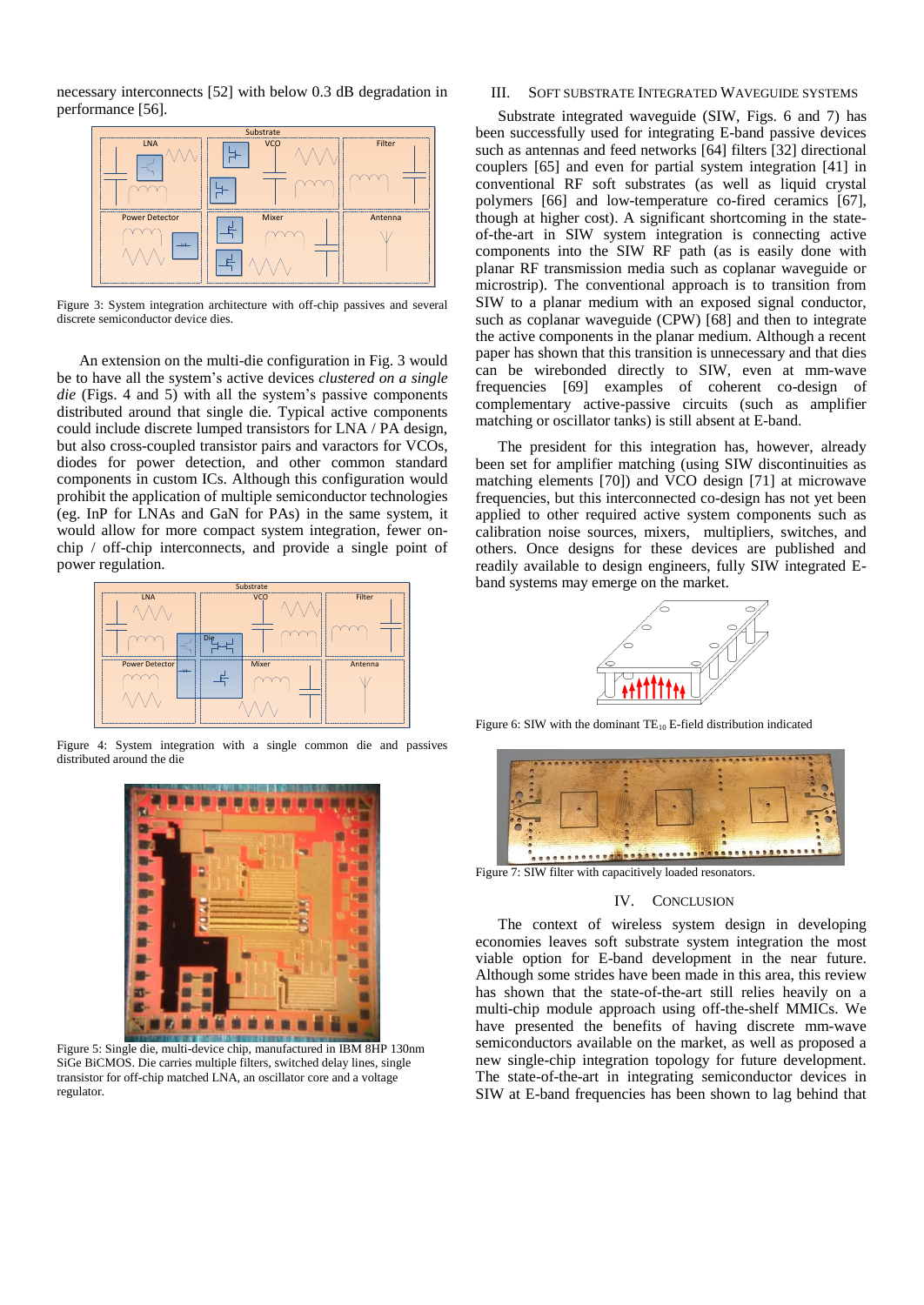in X-band, with the absence of specific circuit developments in SIW still prohibiting true E-band SIW system integration. Addressing these technology gaps will lead to more widespread development of E-band systems in conventional RF substrates and larger scale development in developing economies.

## ACKNOWLEDGMENT

This work is supported by the National Research Foundation of South Africa (NRF) under Grants 92526 and 93921, as well as the Technology and Human Resources for Industry Programme (THRIP) under Grant 90224.

## **REFERENCES**

- [1] A. Touray, A. Salminen and A. Mursu, "ICT barriers and critical success factors in developing countries", *Electron. J. Inform. Systems Developing Countries*, vol. 56, pp. 1–7, 2013.
- [2] M. D. J. Williams, *Broadband for Africa: developing backbone commun. networks*, Washington, D.C: World Bank, 2005.
- [3] South African Department of Science and Technology, "Towards digital advantage: roadmapping South Africa's ICT RDI future", 2015.
- [4] D. Foty, B. Smith, S. Sinha, and M. Schroter, "Expanding wireless bandwidth in a power-efficient way: developing a viable mm-wave radio technology", in *Proc. East-West Design & Test Symp. (EWDTS)*, Rostov-on-Don, 2013, pp. 1–6.
- [5] C. Sacchi, C. Stallo, and T. Rossi, "Space and frequency multiplexing for mm-wave multi-gigabit point-to-point transmission links", in *Proc. IEEE Aerospace Conf.* , Big Sky, MT, 2013, pp. 1–10.
- [6] T. Stander, "A comparison of basic 94 GHz planar transmission line resonators in commercial BiCMOS back-end-of-line processes", in *Int. Conf. Actual Problems of Electron. Devices Eng. (APEDE*), Saratov, 2014, pp. 185–192.
- [7] ICASA. (2014, July 25). *Frequency spectrum usage & availability* [Online]. Available: https://www.icasa.org.za/LegislationRegulations/EngineeringTechnolog y/RadioFrequencySpectrumManagement/FrequencySpectrumUsageand Availability/.
- [8] V. Dyadyuk, J. D. Bunton, and Y. J. Guo, "Study on high rate long range wireless communications in the 71-76 and 81-86 GHz bands", in *Proc. European Microwave Conf.*, Rome, 2009, pp. 1315–1318.
- [9] T. S. Rappaport, R. Mayzus, Y. Azar, K. Wang, G. N. Wong, J. K. Schulz, M. Samimi, and F. Gutierrez, "Millimeter wave mobile communications for 5G cellular: it will work!", *IEEE Access*, vol. 1, pp. 335–349, 2013.
- [10] V. C. Güngör, D. Sahin, T. Kocak, S. Ergüt, C. Buccella, C. Cecati, and G. P. Hancke, "Smart grid technologies: communication technologies and standards", *IEEE Trans. Ind. Informat*., vol. 7, no. 4, pp. 529–539, Nov, 2011.
- [11] Y. Yan, Y. Qian, H. Sharif, and D. Tipper, "A survey on smart grid communication infrastructures: motivations, requirements and challenges", *IEEE Commun. Surveys & Tutorials*, vol. 15, no. 1, pp. 5– 20, 2013.
- [12] J. A. van Schalkwyk and G. P. Hancke, "Energy harvesting for Wireless Sensors from electromagnetic fields around overhead power lines", in *Proc. IEEE Int. Symp Ind. Electron*., Hangzhou,2012, pp. 1128–1135.
- [13] B. Fateh, M. Govindarasu, and V. Ajjarapu, "Wireless network design for transmission line monitoring in smart grid", *IEEE Trans. Smart Grid*, vol. 4, no. 2, pp. 1076–1086, Jun, 2013.
- [14] H. Wang, Y. Qian, and H. Sharif, "Multimedia communications over cognitive radio networks for smart grid applications", *IEEE Trans. Wireless Commun.*, vol. 20, no. 4, pp. 125–132, Aug, 2013.
- [15] A. Aggarwal, S. Kunta, and P. K. Verma, "A proposed communications infrastructure for the smart grid", in *Proc. Innovative Smart Grid Technologies Conf.* (ISGT), Gothenburg, 2010, pp. 1–5.
- [16] C. Vermeulen. "Eskom Telecommunications"*. EUTC Organised Workshop on Radio Spectrum*, 21 March 2011
- [17] F. Aalamifar, H. S. Hassanein, and G. Takahara, "Viability of powerline communication for the smart grid", in *Proc. 26th Biennial Symp. Commun. (QBSC)*, Kingston, ON, 2012, pp. 19–23.
- [18] M. Kang, B. Kim, W. Byun, and K. Kim, "Compact E-band single-chip" transmitter using 0.1um GaAs pHEMT process", in *Proc. 9th European Microwave Integrated Circuit Conf.*, Rome, 2014, pp. 285–288.
- [19] J. Tarazi, M. C. Rodriguez, A. Dadello, M. G. McCulloch, A. P. Fattorini, S. Hwang, R. Clement, A. E. Parker, J. T. Harvey, and S. J. Mahon, "GaAs E band radio chip-set", in *Proc. IEEE Compound Semiconductor Integrated Circuit Symp. (CSICS)*, Monterey, CA,2013, pp. 1–4.
- [20] J. Antes, U. J. Lewark, A. Tessmann, S. Wagner, A. Leuther, T. Zwick, and I. Kallfass, "MMIC-based chipset for multi-gigabit satellite links in E-band", in *Proc. IEEE Int. Conf. Wireless Inform. Technology and Syst. (ICWITS)*, Maui, HI, 2012, pp. 1–4.
- [21] Y. Nakasha, S. Masuda, K. Makiyama, T. Ohki, M. Kanamura, N. Okamoto, T. Tajima, T. Seino, H. Shigematsu, K. Imanishi, T. Kikkawa, K. Joshin, and N. Hara, "E-band 85-mW oscillator and 1.3-W amplifier ICs using 0.12um GaN HEMTs for millimeter-wave transceivers", in *Proc. IEEE Compound Semiconductor Integrated Circuit Symp*. (CSIC), Monterey, CA, 2010, pp. 1–4.
- [22] A. Margomenos, A. Kurdoghlian, M. Micovic, K. Shinohara, D. F. Brown, a. L. Corrion, H. P. Moyer, S. Burnham, D. C. Regan, R. M. Grabar, C. McGuire, M. D. Wetzel, R. Bowen, P. S. Chen, H. Y. Tai, A. Schmitz, H. Fung, A. Fung, and D. H. Chow, "GaN technology for E, W and G-band applications", in *Proc. IEEE Compound Semiconductor Integrated Circuit Symp. (CSICS)*, La Jolla, CA, 2014, pp. 1–4.
- [23] D. Zhao and P. Reynaert, "A 3 Gb/s 64-OAM E-band direct-conversion transmitter in 40-nm CMOS", in *Proc. IEEE Asian Solid-State Circuits Conf. (A-SSCC)*, KaoHsiung, 2014, pp. 177–180.
- [24] I. Nasr, R. Weigel, and D. Kissinger, "Broadband millimeter-wave receiver front-ends in silicon-germanium technology for multi-band communication systems", in *Proc. IEEE MTT-S Int. Microwave Symp. Dig.*, Seattle, WA, 2013, pp. 1–3.
- [25] O. Katz, R. Ben-Yishay, R. Carmon, B. Sheinman, F. Szenher, D. Papae, and D. Elad, "A fully integrated SiGe E-band transceiver chipset for broadband point-to-point communication", in *Proc. IEEE Radio and Wireless Symp. (RWS)*, Santa Clara, CA, 2012, pp. 431–434.
- [26] T. Kamgaing and V. R. Rao, "Passives partitioning for single package single chip SoC on 32nm RFCMOS technology", in *Proc. IEEE MTT-S Int. Microwave Symp. Dig.*, Montreal, QC, 2012, pp. 1–3.
- [27] M. Notten, H. Veenstra, X. Huang, and J. B. Mills, "A 60GHz LC-VCO module using flip-chip on a laminate substrate", in *Proc. 39th European Microwave Conf. (EuMC)*, Rome, 2009, pp. 1768–1771.
- [28] S. S. H. Hsu and H. Z. Zhu, "W-band multiple-ring resonator by standard 0.18um CMOS technology", *IEEE Microwave Wireless Components Lett.*, vol. 15, no. 12, pp. 832–834, Dec, 2005.
- [29] A. L. Franc, E. Pistono, D. Gloria, and P. Ferrari, "High-performance shielded coplanar waveguides for the design of CMOS 60-GHz bandpass filters", *IEEE Trans. Electron. Devices*, vol. 59, no. 5, pp. 1219–1226, May, 2012.
- [30] A. Nakayama, A. Fukuura, and M. Nishimura, "Millimeter-wave measurement of complex permittivity using dielectric rod resonator excited by NRD-guide", *IEEE Trans. Microw. Theory Tech.*, vol. 51, no. 1, pp. 170–177, Jan, 2003.
- [31] J. R. Long, Y. Zhao, W. Wu, M. Spirito, L. Vera, and E. Gordon, "Passive circuit technologies for mm-wave wireless systems on silicon", *IEEE Trans. Circuits Syst.*, vol. 59, no. 8, pp. 1680–1693, Aug, 2012.
- [32] D. Zelenchuk and V. Fusco, "Low insertion loss substrate integrated waveguide quasi-elliptic filters for V-band wireless personal area network applications", *IET Microwaves, Antennas & Propagation*, vol. 5, no. 8, p. 921, Jun, 2011.
- [33] V. A. Karpovich, V. N. Rodionova, and VSkresanov, "Microwave, millimiter and submillimeter devices, instrumentation and equipment", in *Proc. Int. Radar Symp.*, Wroclaw, 2008, pp. 1–3.